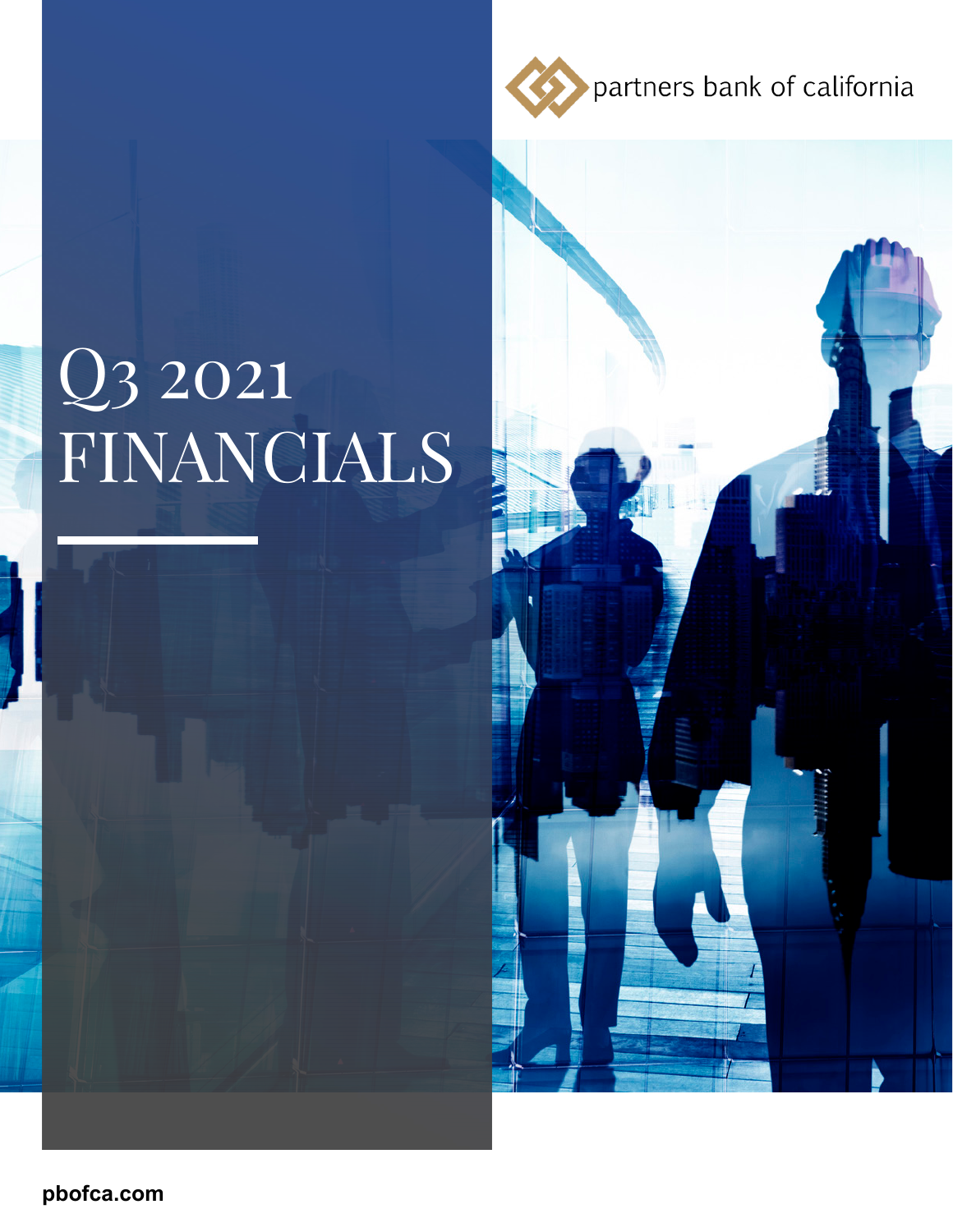#### **Partners Bank of California Statements of Financial Condition**

(unaudited, dollars in thousands)

|                                                                        | September 30, |                    | September 30, |                    | Variance                  |                     |
|------------------------------------------------------------------------|---------------|--------------------|---------------|--------------------|---------------------------|---------------------|
| Assets:                                                                |               | 2021               | 2020          |                    | \$                        | $\frac{0}{0}$       |
| Cash and cash equivalents<br>Investment securities available for sale  | \$            | 89,109<br>1,723    | \$            | 72,912<br>3,034    | \$<br>16,197<br>(1, 311)  | 22.2%<br>$-43.2%$   |
| Loans held for investment<br>Allowance for loan losses                 |               | 308,880<br>(6,738) |               | 361,472<br>(6,997) | (52, 592)<br>259          | $-14.5%$<br>$-3.7%$ |
| Loans, net                                                             |               | 302,142            |               | 354,475            | (52, 333)                 | $-14.8%$            |
| Other assets                                                           |               | 6,835              |               | 7,659              | (824)                     | $-10.8%$            |
| <b>Total assets</b>                                                    | \$            | 399,809            | \$            | 438,080            | (38, 271)<br>\$           | $-8.7%$             |
| Liabilities:                                                           |               |                    |               |                    |                           |                     |
| Deposits                                                               |               |                    |               |                    |                           |                     |
| Noninterest-bearing deposits<br>Savings, NOW and money market accounts | \$            | 188,983<br>123,492 | \$            | 146,317<br>146,004 | 42,666<br>\$<br>(22, 512) | 29.2%<br>$-15.4%$   |
| Certificates of deposit                                                |               | 15,016             |               | 29,557             | (14,541)                  | $-49.2%$            |
| <b>Total deposits</b>                                                  |               | 327,491            |               | 321,878            | 5,613                     | 1.7%                |
| FHLB advances and other borrowings<br>Other liabilities                |               | 30,000<br>3,210    |               | 78,000<br>3,020    | (48,000)<br>190           | $-61.5%$<br>6.3%    |
| <b>Total liabilities</b>                                               |               | 360,701            |               | 402,898            | (42, 197)                 | $-10.5%$            |
| <b>Stockholders' Equity:</b>                                           |               |                    |               |                    |                           |                     |
| Common stock                                                           |               | 32,909             |               | 32,823             | 86                        | 0.3%                |
| Additional paid-in capital                                             |               | 2,314              |               | 1,997              | 317                       | 15.9%               |
| Accumulated income (deficit)                                           |               | 3,836              |               | 283                | 3,553                     | $*nm$               |
|                                                                        |               | 39,059             |               | 35,103             | 3,956                     | 11.3%               |
| Accumulated other comprehensive income                                 |               | 49                 |               | 79                 | (30)                      | $-38.0%$            |
| <b>Total stockholders' equity</b>                                      |               | 39,108             |               | 35,182             | 3,926                     | 11.2%               |
| Total liabilities and stockholders' equity                             | \$            | 399,809            | \$            | 438,080            | (38, 271)<br>\$           | <u>-8.7%</u>        |

#### **Partners Bank of California Statements of Income**

(unaudited, dollars in thousands)

|                                                                                             | For the Nine Months Ended |                         |                       |                           |          |                             |                                 |  |  |
|---------------------------------------------------------------------------------------------|---------------------------|-------------------------|-----------------------|---------------------------|----------|-----------------------------|---------------------------------|--|--|
|                                                                                             | September 30,<br>2021     |                         | September 30,<br>2020 |                           | Variance |                             |                                 |  |  |
|                                                                                             |                           |                         |                       |                           |          |                             | $\%$                            |  |  |
| Interest income<br>Interest expense<br>Net interest income before provision for loan losses | \$                        | 12.098<br>854<br>11,244 | \$                    | 13.554<br>1,273<br>12,281 | S        | (1,456)<br>(419)<br>(1,037) | $-10.7%$<br>$-32.9%$<br>$-8.4%$ |  |  |
| Provision for loan losses<br>Net interest income after provision for loan losses            |                           | 11,244                  |                       | 3,322<br>8,959            |          | (3,322)<br>2,285            | $-100.0\%$<br>25.5%             |  |  |
| Noninterest income                                                                          |                           | 245                     |                       | 193                       |          | 52                          | 26.9%                           |  |  |
| Noninterest expense<br>Income before income tax provision                                   |                           | 7,171<br>4,318          |                       | 6,809<br>2,343            |          | 362<br>1,975                | 5.3%<br>84.3%                   |  |  |
| Income tax provision<br><b>Net income</b>                                                   |                           | 1,322<br>2,996          |                       | 735<br>1,608              |          | 587<br>1,388                | 79.9%<br>86.3%                  |  |  |